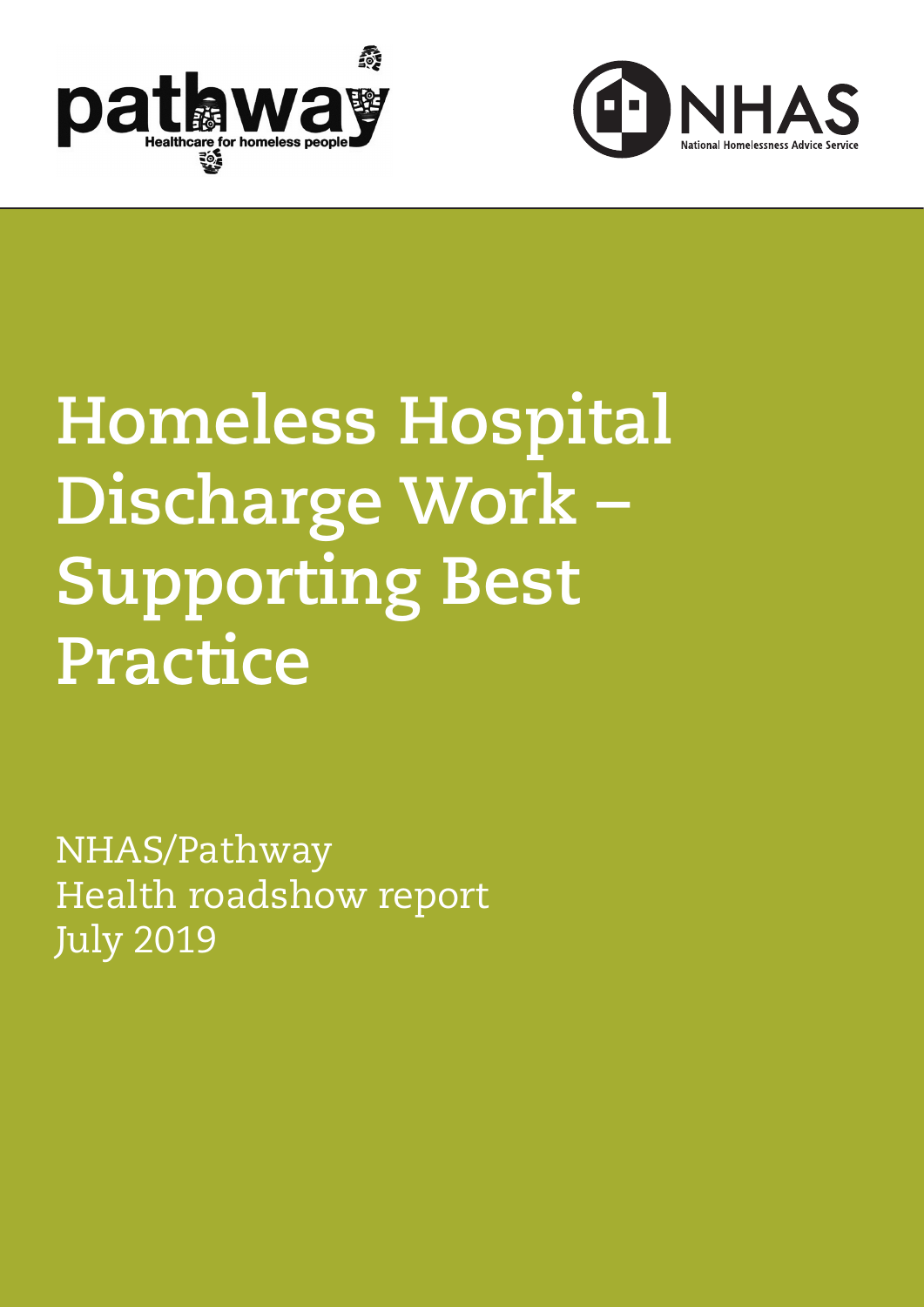## Introduction

On 16th July 2019, National Homelessness Advice Service (NHAS), in partnership with Pathway, the homeless healthcare charity, ran a learning event funded by the MHCLG for staff working directly or indirectly to improve homeless hospital discharge.

The road shows are an opportunity to report back to MHCLG the themes and trends, challenges and solutions that different organisations and teams are experiencing and have implemented.

## **Attendees**



## **Vulnerability Law Seminar**

Presented by Richard Lee, NHAS trainer, the objectives of the session were;



To ground the context of vulnerability decisions in homelessness cases

 $\mathcal{H}$  To give an overview of the current meaning of 'vulnerability'

- attendee comment

To look at some guidance on supporting applicants with medical submissions

**66** The presenter made a difficult subject interesting and easy to understand



- attendee comment

The seminar was based on a NHAS webinar, Vulnerability. To sign up for the webinar go to [nhas.org.uk](http://nhas.org.uk)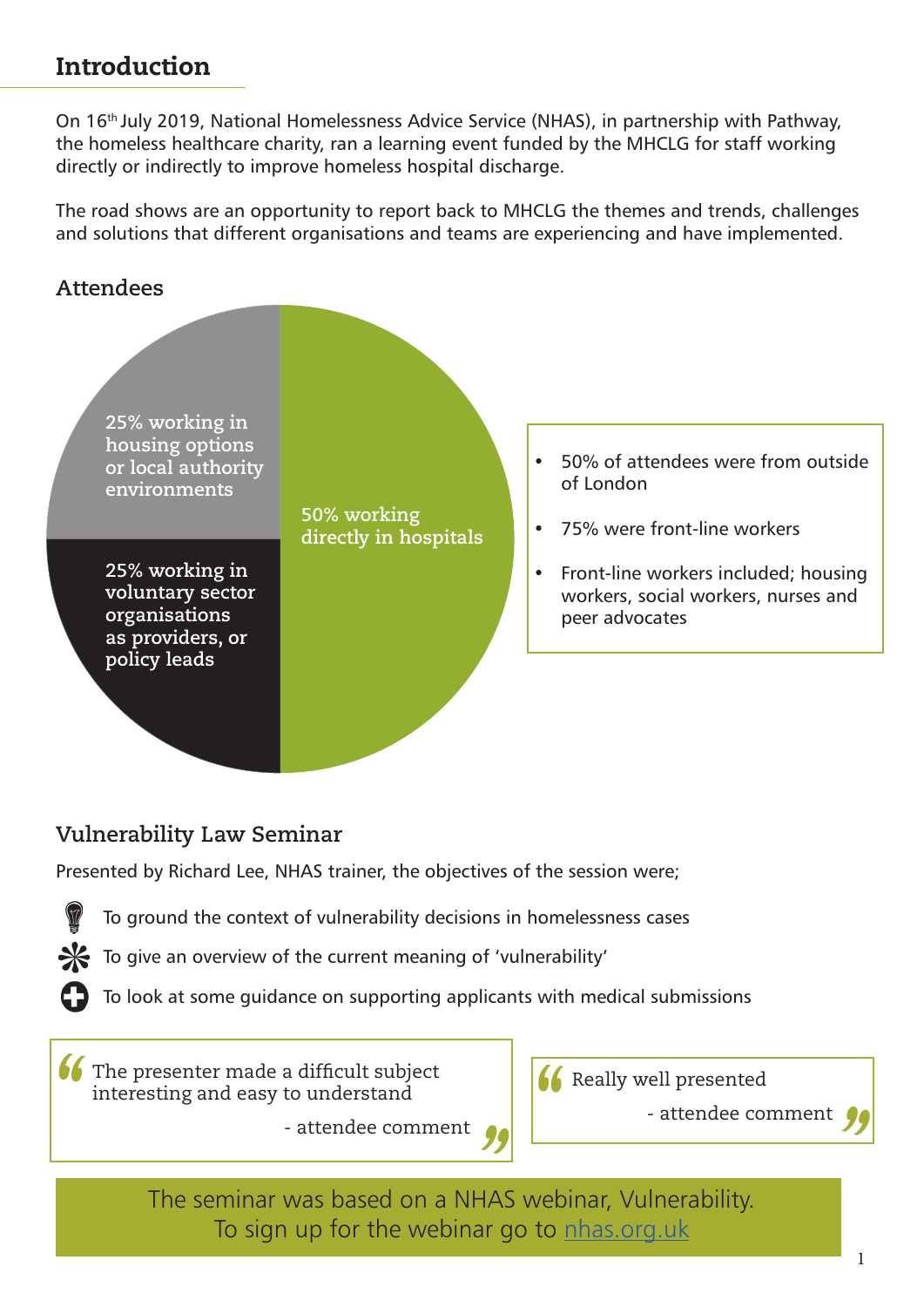## **Hospital 2 Home Initiative**

Simon Favell, Wellbeing Partnership Manager at Hospital to Home, Northampton Borough Council. Simon talked about the results of the 'Hospital 2 Home' initiative.



agencies, co-produces collaborative working delivering sustainable outcomes and empowers patients and their families.

## **Pathway Homeless Team**

Melu Mekonnen, Senior Housing Liaison Officer, Kings Health Partners Pathway Homeless Team

Melu works with a multi-disciplinary team with a plethora of departments, taking referrals to provide advocacy, support and quality discharge interventions for homeless clients of the Kings health partner hospitals.

# **The Intervention Aims & Goals**

- Improve the quality of care for homeless patients
- Reduce potential delays in discharge
- Reduce further admissions & A&E visits



## Challenges

- Lack of funding
- NRPF
- Bed managers
- Lack of suitable accommodation
- Patients who decline reconnection back to their LA
- No single point of contact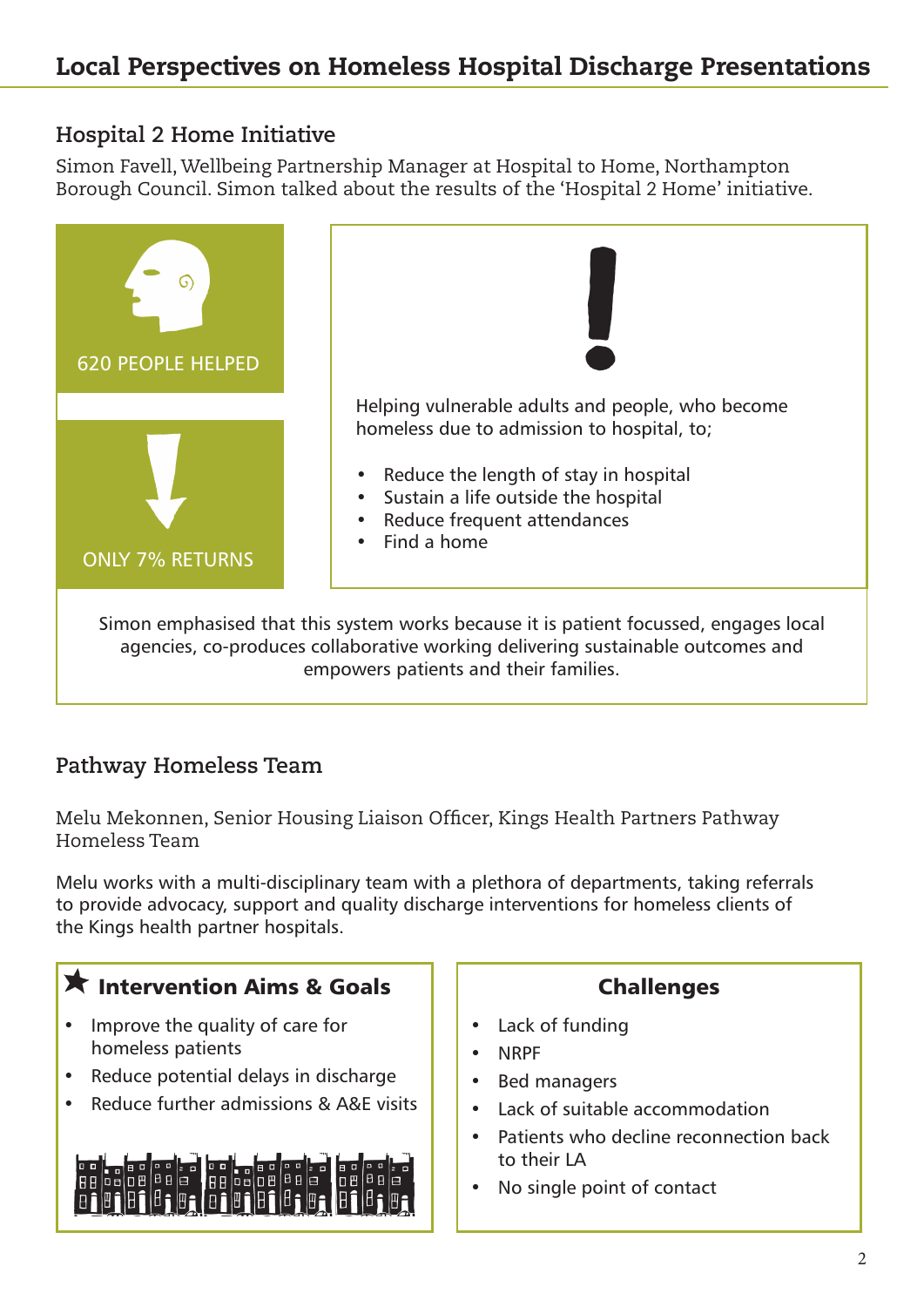## **Oxfordshire Trailblazer**

Paul Wilding, Systems Change Manager (Homelessness Prevention), Oxford City Council

Paul talked about the Oxfordshire trailblazer in homelessness prevention, a MHCLG funded programme, a multi-agency approach working in health, criminal justice and children's social care.

| Aims                                                                                                                                                                                                             |  |
|------------------------------------------------------------------------------------------------------------------------------------------------------------------------------------------------------------------|--|
| Work as upstream as possible, in order to prevent homelessness by embedding housing<br>workers in health across the county.                                                                                      |  |
| Support discharge staff and social workers to facilitate discharges, to prevent Friday<br>afternoon presentations to housing in housing departments, link to Homelessness<br>Champions network and duty to refer |  |
| Intervention has drawn systems closer together and has<br>identified a need for ongoing presence to support housing                                                                                              |  |
|                                                                                                                                                                                                                  |  |



**The presentations are now on the NHAS website [nhas.org.uk/voluntary-agency/training-events/events](http://nhas.org.uk/voluntary-agency/training-events/events)**

## **NHAS Briefing**

After a networking lunch Andy Nutley the NHAS Consultancy Line manager delivered a briefing on all NHAS services and Shelter 2nd tier services.

> For more information on all our free services head to; [nhas.org.uk](http://nhas.org.uk)





High Quality, Flexible **Training** 

Expert Resources



Telephone & Webchat Consultancy



Events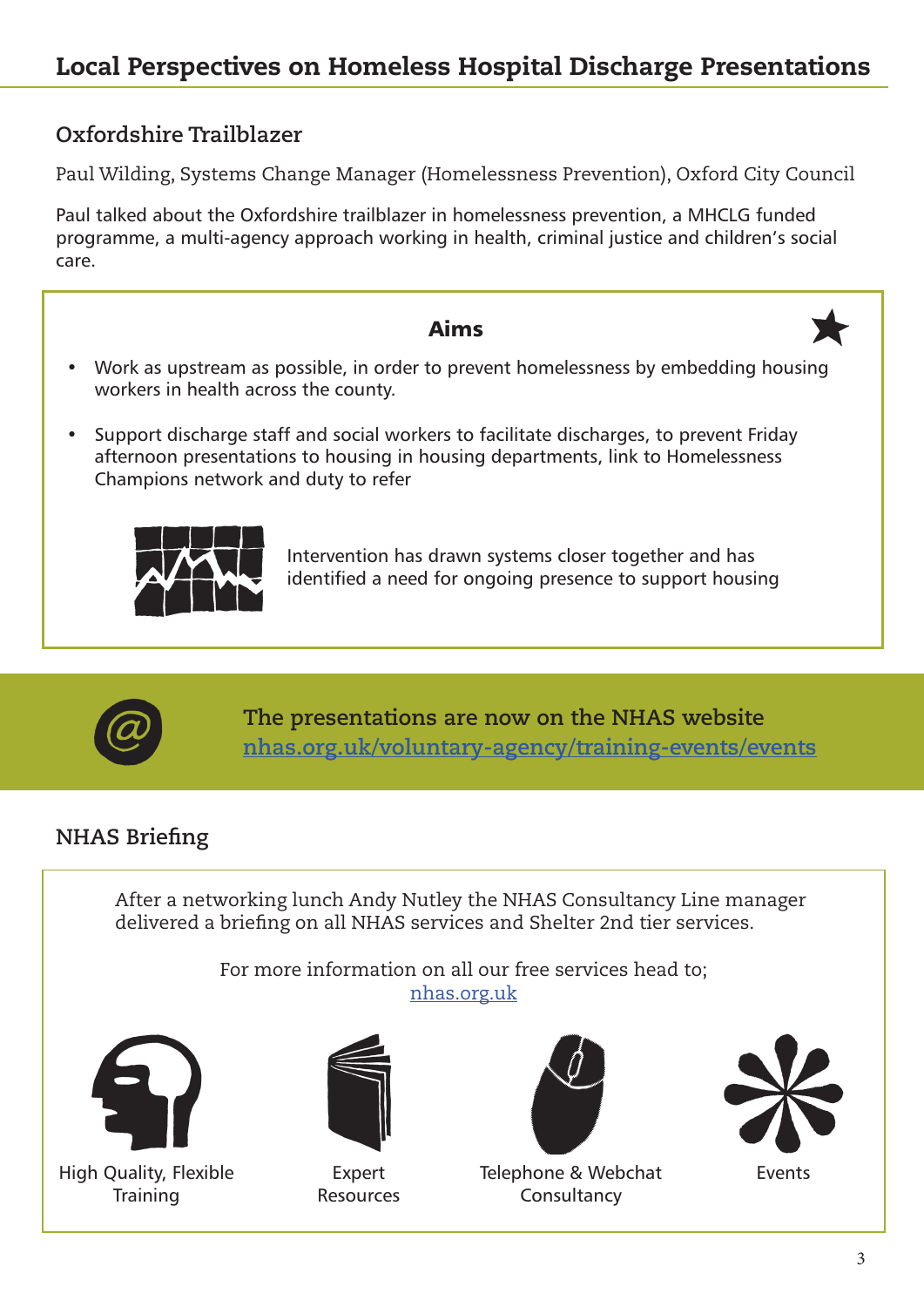## **The Discussion**

After a useful networking lunch delegates were assigned to discussion groups that were conducted for 45 mins. The attendees were divided into 7 groups to undertake the activity summarised in the box below.

#### How to deliver safe and effective hospital discharge

- 10 mins group introductions, and describe your current role and what you do
- 10 mins in the group agree on some key challenges that you all share (First take a minute to write down what you think are the top 3 challenges you face on a post-it note. Then pool these post-it notes on the table to identify shared challenges)
- 10 mins in the group discuss one or two of the most universal challenges in depth to discuss:
	- a) What needs to change / what would help
	- b) What new policy or practice responses are required
	- c) Does anyone in the group have any existing solutions
- 15 mins 2 mins feedback from each group

## **Discussion Summary - Challenges**

#### Hospitals not Identifying or Understanding Homelessness

This challenge included a number of issues. A lack of screening and early identification of a **patient's homelessness status** to enable housing work to be done in a realistic timeframe was mentioned on several occasions.

Many attendees described hospital clinicians simply not understanding the complexity of process involved in getting someone housed e.g. not understanding the need for simple things like identification to support housing applications. It was felt that it would help if hospital workers could explain early to homeless patients, the need for ID.

A key challenge to workers based in hospitals, was patients being described as 'medically fit', without the clinicians responsible for this description considering the impact that homelessness might have on this 'medically fit' descriptor, and there was considerable discussion about what 'medically fit' actually meant. There was also a feeling that most doctors did not really know how to write an effective letter to housing.

Homeless people being described and perceived as 'bed blockers' was a common issue, and housing workers in hospital felt they were commonly put under extreme pressure to work miracles and 'get them out' into ideal accommodation immediately, when this was not achievable for a variety of reasons.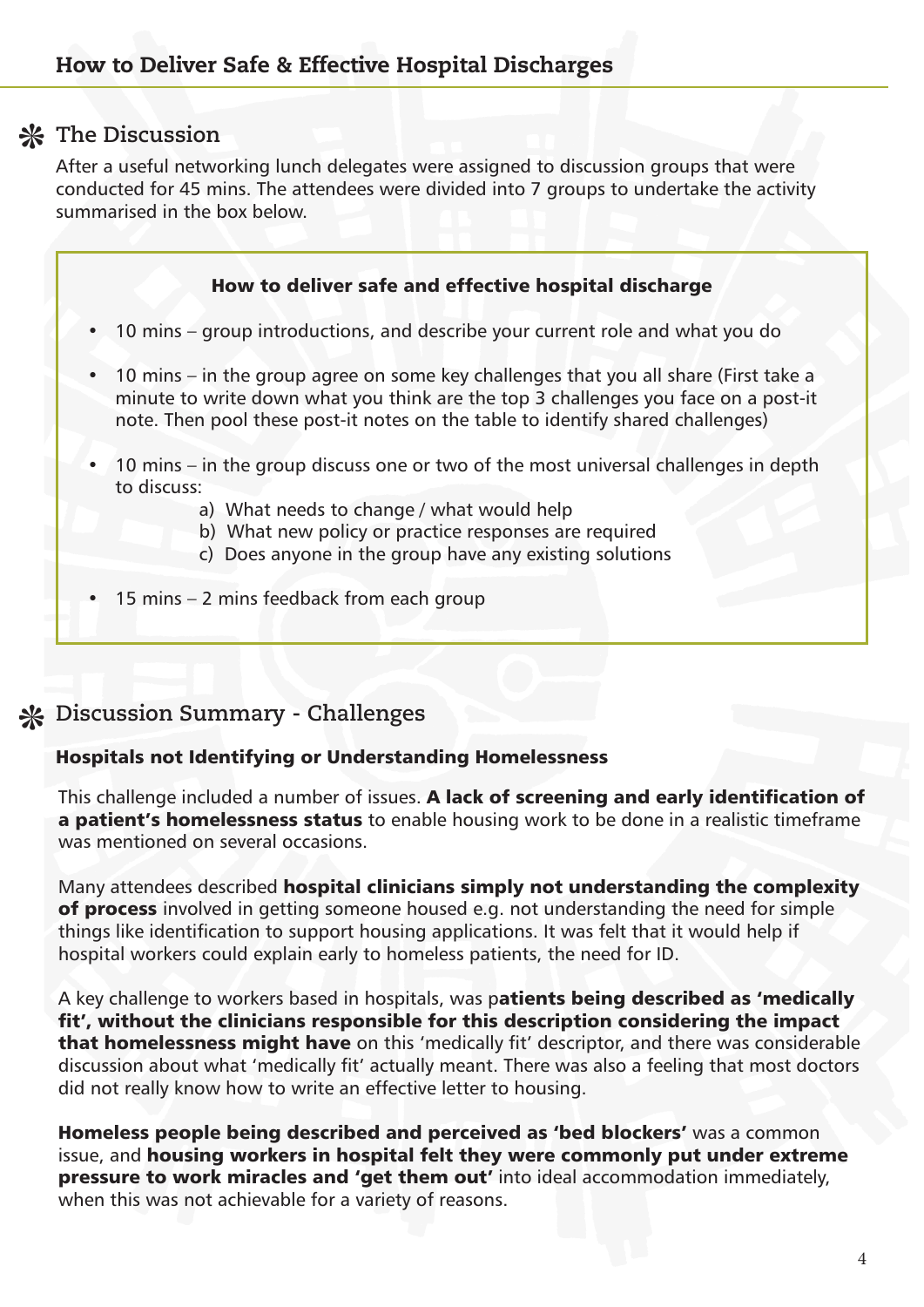Some in-hospital housing workers were having to undertake 'clinical advocacy' in addition to their housing role (e.g. pointing out the health risks of life on the street to hospital clinicians, challenging or making assessments of mental capacity, or making sure substitute prescribing was being considered appropriately), perhaps underlining the need for housing workers to be embedded in a multi-disciplinary team, rather than being lone in-reach workers.

Other hospital challenges included Care Act assessments being done in unrealistic environments, hospital staff not understanding levels of support in homeless hostels, and thinking they have similar levels of support to care environments, and prescribed follow-up medication being totally unsuitable to take in a homelessness context.

Nobody working in a hospital thought that the Homelessness Reduction Act (HRA) duties had effectively filtered through to all relevant staff, although Local Authority staff did note that referrals had nevertheless increased as a result of the HRA. There was also a concern regarding the practicality of meeting the HRA duty within A&E environments.

**Stigmatisation of clients** was also mentioned, and the role of this in patient's selfdischarging, and thus returning to homelessness. There was some discussion of hospital's perhaps wanting these patients to self-discharge.

#### Lack of Housing / Appropriate Accommodation / Step-Down

This challenge clearly has an austerity context in terms of actual lack of housing availability, but the **suitability of accommodation** e.g. temporary or supported accommodation was alluded to multiple times, as was the need for step down care / intermediate care / medical respite that would be available to someone experiencing homelessness. Patients not being able to access mainstream care due to a lack of a discharge address was discussed and felt to be discriminatory.

There was a discussion about whether step-down should be best provided as a specialist service, or whether barriers to mainstream services should be broken down, but all felt that homelessness should not bar a person from receiving appropriate follow-up care.

#### Lack of Integration Across Health, Housing, Social Care & the Voluntary Sector

Lack of integration between services was the next most commonly described challenge. When directly asked during the feedback session nobody felt they had good working relationships across the combination of health, housing and social care. Some had good health and housing relationships, some had good housing and social care relationships etc, but nobody could claim a successful integration of all three. In many cases services were perceived to be working against each other, and gatekeeping - primarily due to funding constraints.

Links with voluntary sector support agencies were also lacking in many areas, although where these were in place this was clearly making a perceived big difference to the community support options offered to patients. There was a particular feeling that A&Es needed to be linked to voluntary sector support services.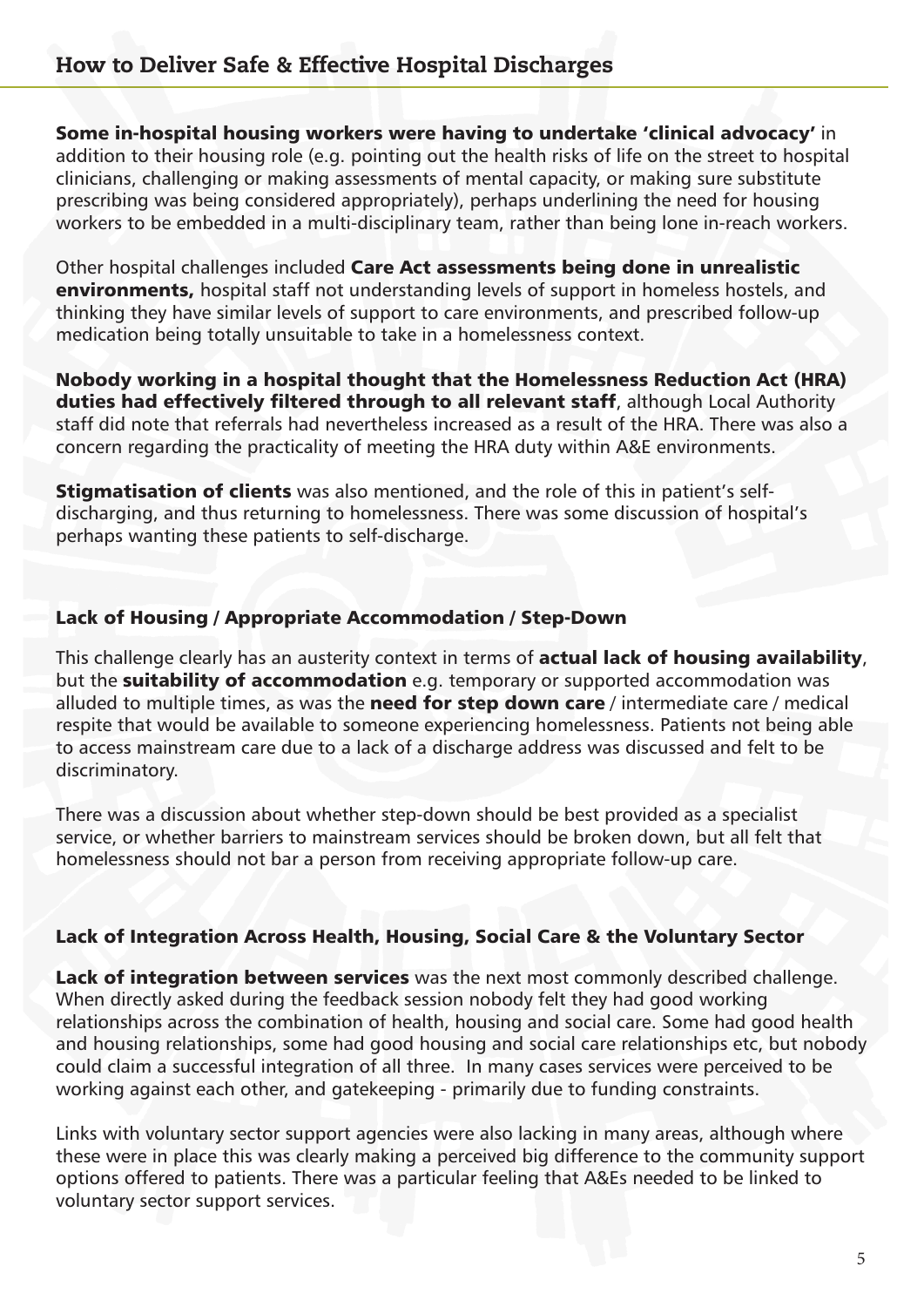## **Discussion Summary - Challenges**

#### Local Authority Processes

Local authority processes were frequently described as not being anywhere near fast enough to respond to the acute situations occurring in hospital settings, and there was some discussion regarding the reasons for this, and how this could be addressed.

There was also discussion about the fact that many 'priority need' decisions suggested that these decisions were not being made on the basis of need, but on a comparative basis depending on the number, and relative unwellness of people on the local housing list.

Local connection was also described to be a very unhelpful concept in the context of hospital discharge, although it was recognised that an interim housing duty should override this.

#### Client Behavioural Factors

The high prevalence of personality disorder, complex trauma, and a variety of other psychiatric and psychological conditions combined with additions was mentioned. In particular this was leading to a high incidence of clients with 'burned bridges', and/or local authority 'intentionally' homeless decisions against them. Many also had multiple convictions behind them, and challenging behaviour.

There was a feeling that this was being exacerbated by a lack of appropriate mental health, dual diagnosis and trauma informed services, although patient accountability and responsibility did have a role to play.

#### Austerity / Lack of Funding

Similarly, austerity and reduced funding (in particular for local authorities and voluntary sector organisations was frequent mentioned). Gatekeeping and high service thresholds were felt to be a result of this, and something that mitigated against clients with complex needs receiving a service.

#### No Recourse to Public Funds

Clients with no recourse to funds were seen by most front-line practitioners, and were an ongoing challenge, although there was a general feeling that this was a political and complex issue that had no easy solution.

#### Information Sharing

Finally, a lack of appropriate information sharing was described to be problematic, and unhelpful for patients.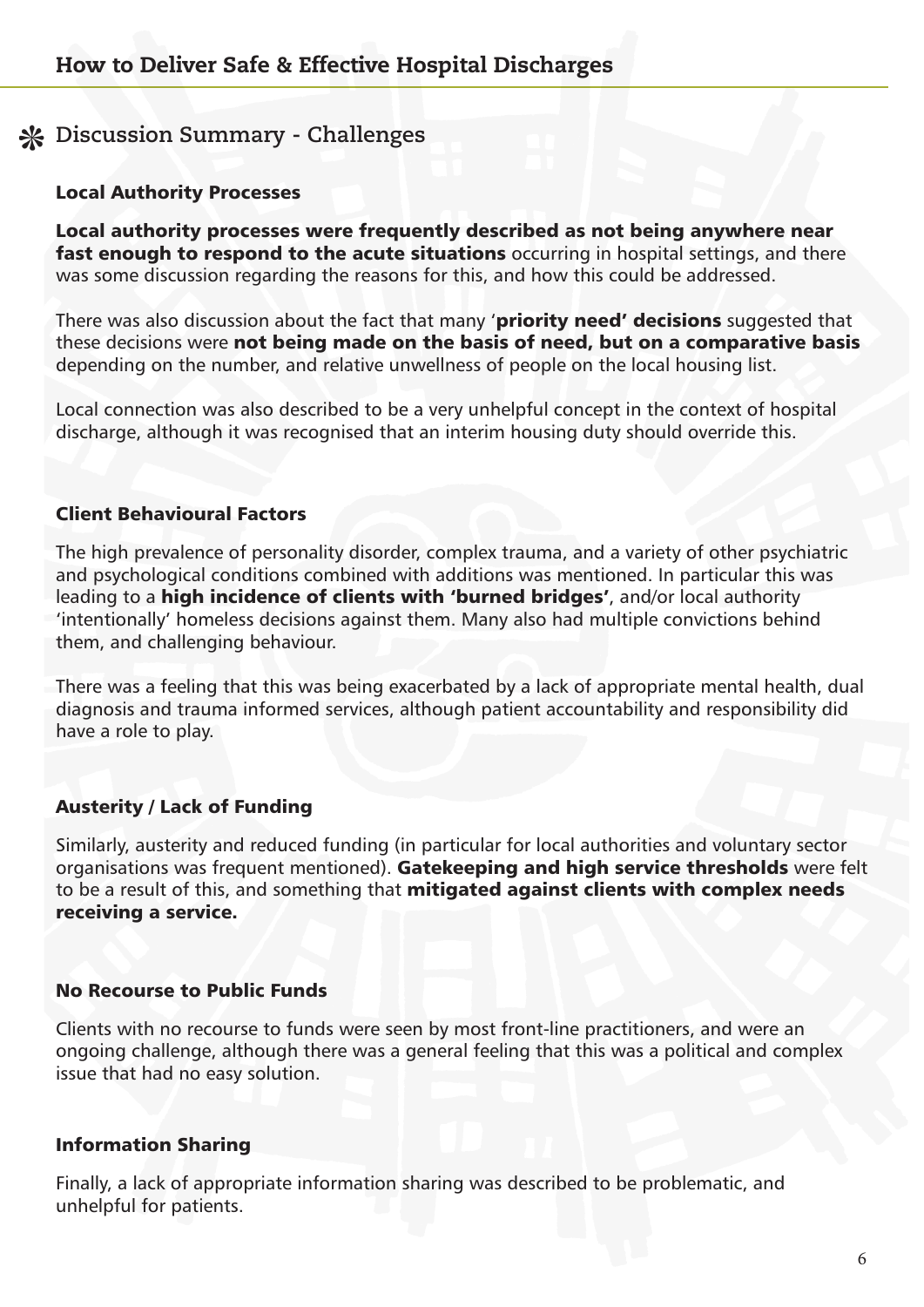## **Discussion Summary - What Would Help**

#### Early Identification of Homelessness in Hospitals

Early identification of homelessness for patients when first admitted to hospital was mentioned, as were specific pro-active interventions – e.g. early awareness raising about the need for certain ID documents, and refer the patient as early as possible to a housing support service. Some groups had examples of early identification that were going on locally, but no service mentioned routine early identification of homelessness within health environments.

NB Pathway later presented it's work in this area and is happy to talk to organisations about current approaches in this area.

#### Education of Hospital Staff

More education of hospital staff about the complexity of the housing process, the health consequences of homelessness, and the Homelessness Reduction Act duties was mentioned several times as an intervention that was needed. In particular the need to get across to staff that the responsibility for the HRA lies with all hospital staff, and not just specialist staff was emphasised.

NB The NHAS provides free training and consultancy advice to support staff working within local authorities, health, voluntary agencies and other public bodies. Interested staff are invited to get in touch via [nhas@shelter.org.uk o](mailto:nhas%40shelter.org.uk%20?subject=NHAS%20Services)r [nhas.org.uk](http://nhas.org.uk) They also provide a range of [downloadable factsheets](https://nhas.org.uk/factsheets) on a range of housing and homelessness issues.

Pathway also have some experience in training hospital staff and are willing to share their experience in this area, for more information contact: Samantha Dorney-Smith, Nursing Fellow, Pathway [samantha.dorney-smith@nhs.net](mailto:samantha.dorney-smith%40nhs.net?subject=) 07957 552057.

#### Improved Integration

Multi-disciplinary and multi-agency meetings were felt to be a core intervention to support integration, and some services had effective, regular MDTs in place. However, investing time to improve partnerships, and build new links, protocols and pathways was felt to be vital. However, most services seemed to report limited time to do this work and felt that more time was needed to be allocated to do this.

Shadowing between statutory services was mentioned as an effective way to increase integration, by helping workers to understand each other's roles and perspectives.

Links with voluntary sector support agencies were felt to be vital, and networking meetings with all local voluntary sector organisations were mentioned as being as important an intervention as health, housing and social care integration, and something that could happen in every area.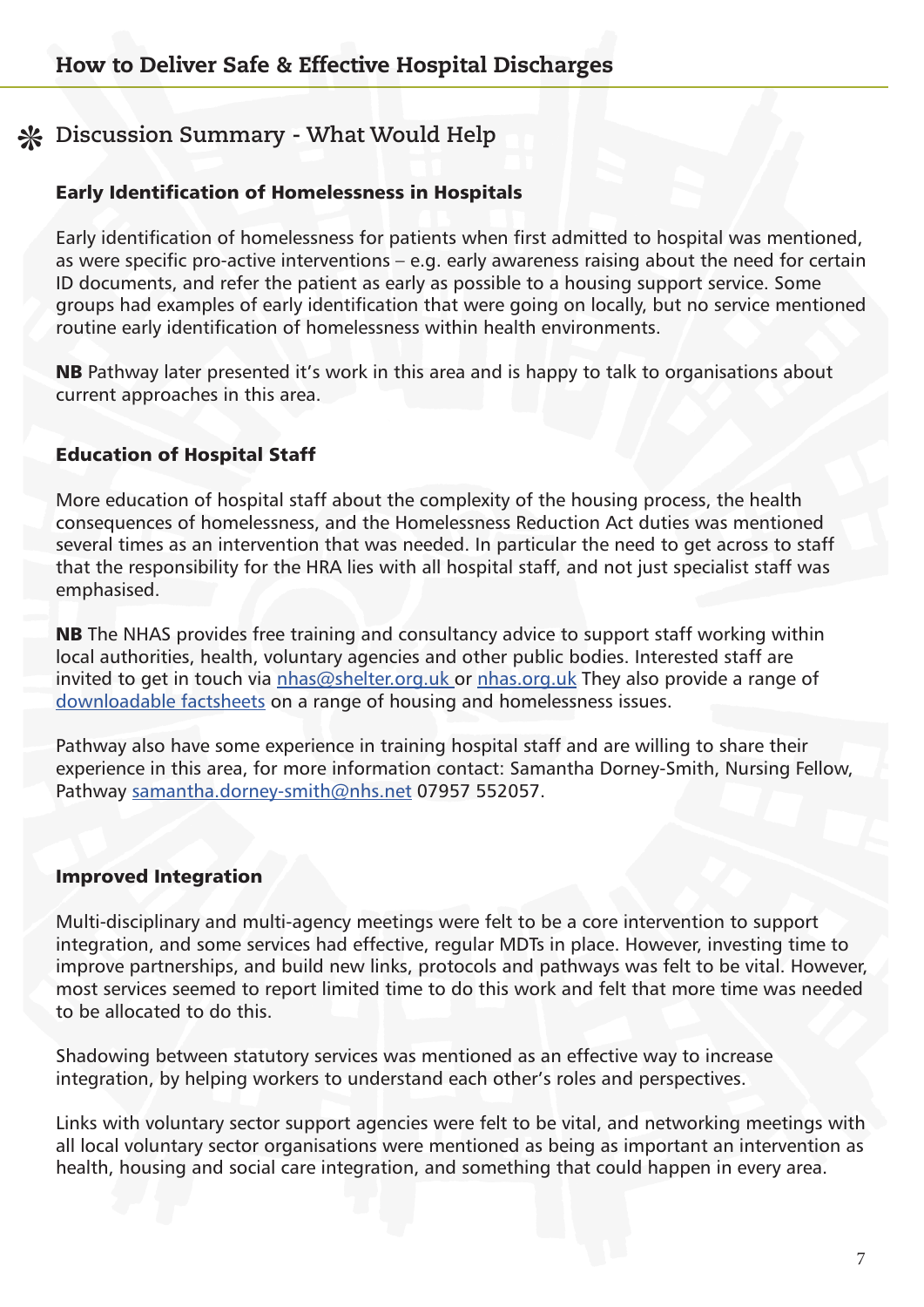#### Faster Responses from the Local Authority

It was felt that local authority response times needed to improve as they did not fit discharge requirements, and that this would require local protocols to be set up in each area.

#### Step Down Care

Step down care/intermediate care/medical respite care was recognised as a key intervention. It makes a difference to discharge outcomes in areas where it is currently available, and is standard care for the population. It was felt that step-down care should ideally be available everywhere, either as a specialist service or within mainstream services.

NB Dr Michelle Cornes later suggested that safeguarding referrals should perhaps be put in when people are rejected from a necessary service due to being No Fixed Abode.

#### Pan London Response to No Recourse to Public Funds

It was suggested that a pan London response to transient patients with no recourse to public funds was needed, where the number of NRPF patients with deteriorating health conditions is high.

NB This suggestion will be taken to the Department of Health and Social Care Rough Sleeping Advisory Group

#### Guidance on How to Manage Clients with More Challenging Behaviour with Limited **Options**

Whilst trauma informed care was noted by all to be known to be best practice, real time advice and guidance regarding how to manage clients with 'burnt bridges' was felt to be needed.

#### **Discussion Summary - Existing Solutions**

#### South Northamptonshire Co-Location of Housing & Social Care

This co-location of services was felt to improve integration and to be of benefit to more complex clients.

#### Oxford Trailblazer

Provides outreach workers into health, criminal justice and children's social services to support early identification and positive discharge, and also provides 'Homeless Champions' advocates to people at risk of eviction.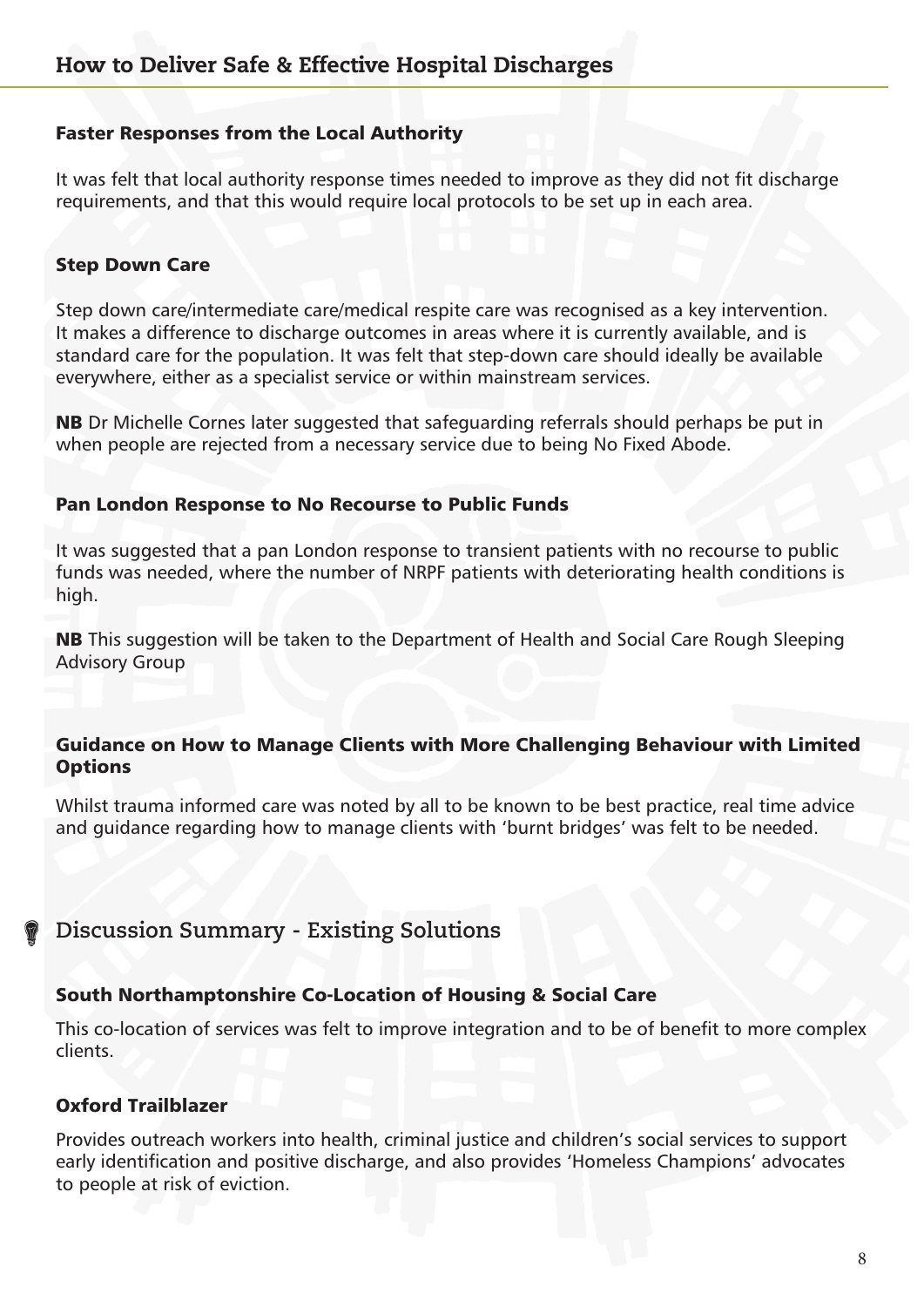#### Brighton ARCH

Provides primary care and inpatient support to homeless clients, and also post discharge floating support for 6 months. This reduces readmissions and improves outcomes.

#### Northampton Information Sharing Platform

A new information sharing platform has been developed to support information sharing with the voluntary sector.

#### Southwark Trailblazer

Shelter provide independent advocacy within the housing department to support clients in making applications.

#### Westminster Frequent Attender Forum

This multi-agency, multidisciplinary meeting takes place monthly and discusses the management of frequent attenders. A quarterly partnership meeting discusses strategy

#### Norwich Pathways Meeting

This well attended meeting takes place weekly, and is an attempt to bring together multiple services as one.

#### Groundswell

Provide a peer advocacy service to support homeless clients to follow-up appointments on discharge in an attempt to avoid readmission.

#### Bradford BRICCS

A 14 bedded step-down care facility for homeless people that is widely seen as being a gold standard service

#### Manchester 'Creative Solutions'

Described a complex needs meeting being rebranded as a 'Creative solutions' meeting.

#### UCLH booklet

A homeless advice booklet was brought along as an example of information that might be provided to all homeless patients on health and housing rights.

#### Charities networking meeting - Norfolk

One area described a specific meeting devoted to sharing information on services available in the voluntary sector at a given time.

#### Nottingham & Bath

Early identification of homelessness on the wards by nurses was described in two areas.

If you are interested in making contact with any of the providers of 'existing solutions' please get in contact and we will try to facilitate this: Samantha Dorney-Smith [samantha.dorney-smith@nhs.net](mailto:samantha.dorney-smith%40nhs.net?subject=) 07957 552057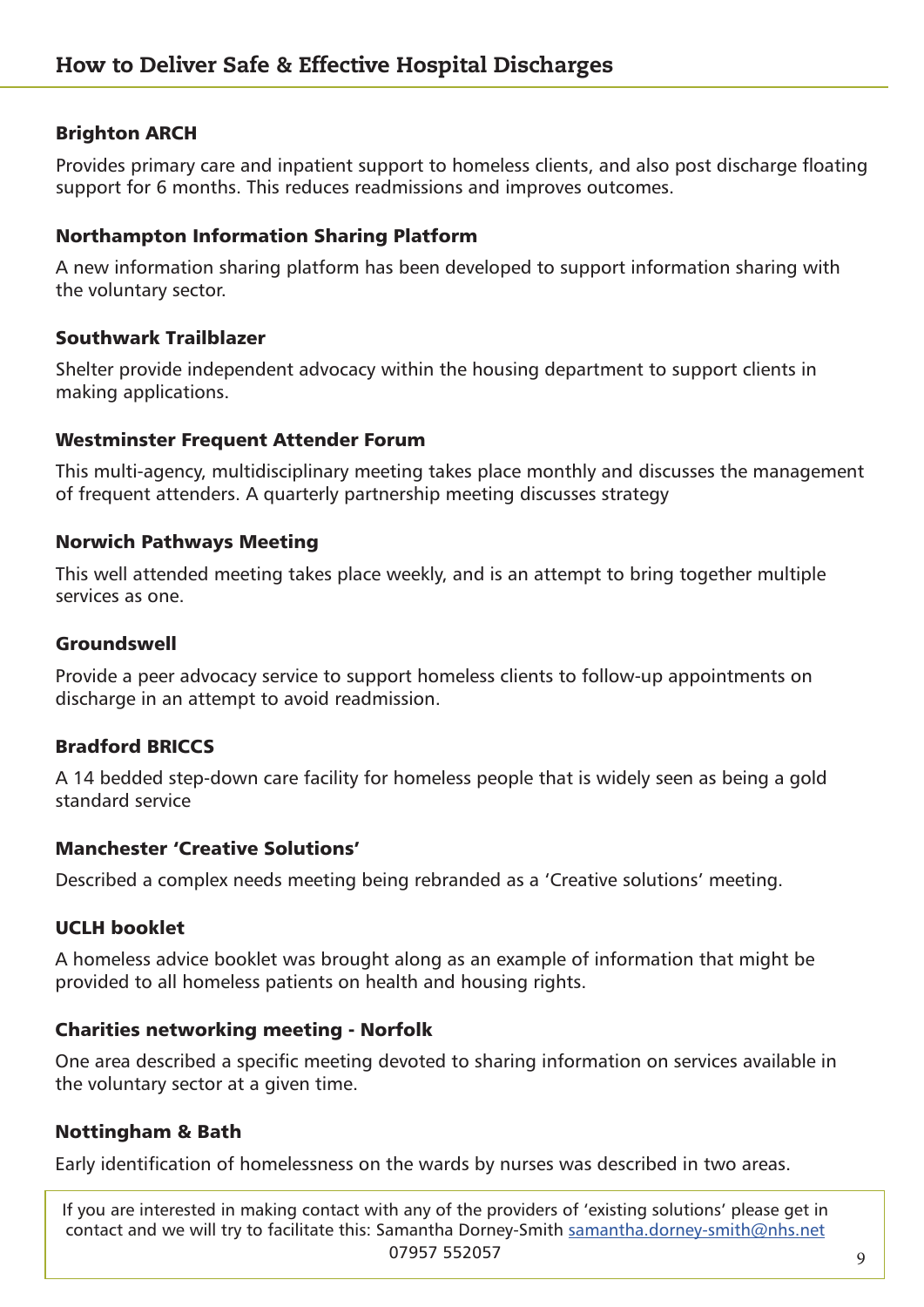## **Results of NIHR study on Homeless Hospital Discharge Practice**

Dr Michelle Cornes, Senior Research Fellow, Kings College London

'What is safe, timely discharge? What works to deliver this?'

Michelle set out the preliminary findings from a 3 year realist evaluation exploring how to deliver consistently, safe, timely transfers of care for people who are homeless or in housing need.



For more information about the study ['Effectiveness and Cost-effectiveness of 'Usual Care' versus 'Specialist]( ‘Effectiveness and Cost-effectiveness of  ‘Usual Care’ versus ‘Specialist Integrated Care’: A Compa)  [Integrated Care': A Comparative Study of Hospital Discharge Arrangements]( ‘Effectiveness and Cost-effectiveness of  ‘Usual Care’ versus ‘Specialist Integrated Care’: A Compa)  [for Homeless People in England']( ‘Effectiveness and Cost-effectiveness of  ‘Usual Care’ versus ‘Specialist Integrated Care’: A Compa)

## **Recording Housing Status Working Group**

Sam Dorney–Smith, Nursing Fellow, Pathway

Sam presented evidence for the Pathway model, demonstrating that it improves capacity, outcomes and is cost effective. The Pathway model is cited as best practice in the NHS Long Term Plan. Sam went on to talk about recording housing status and 'risk of homelessness' in health data sets, advising we do not have a satisfactory system.

Sam asked for volunteers to get involved in a Housing Fields working group. Pathway has been working with Crisis, Shelter, Homeless Link, St Mungo's and others to lobby for routine identification of housing status and/or risk of homelessness within NHS healthcare organisations. This project is still in relatively early stages, although some progress is being made via the Rough Sleepers Strategy.

If you would like to be part of working group that might be asked to comment on a set of housing fields that might be recommended for use in the NHS and/or if your organisation is already doing work in this area, and you would be willing to share your experiences with others please get in contact:



Samantha Dorney-Smith Nursing Fellow, Pathway [samantha.dorney-smith@nhs.net](mailto:samantha.dorney-smith%40nhs.net?subject=) 07957 552057